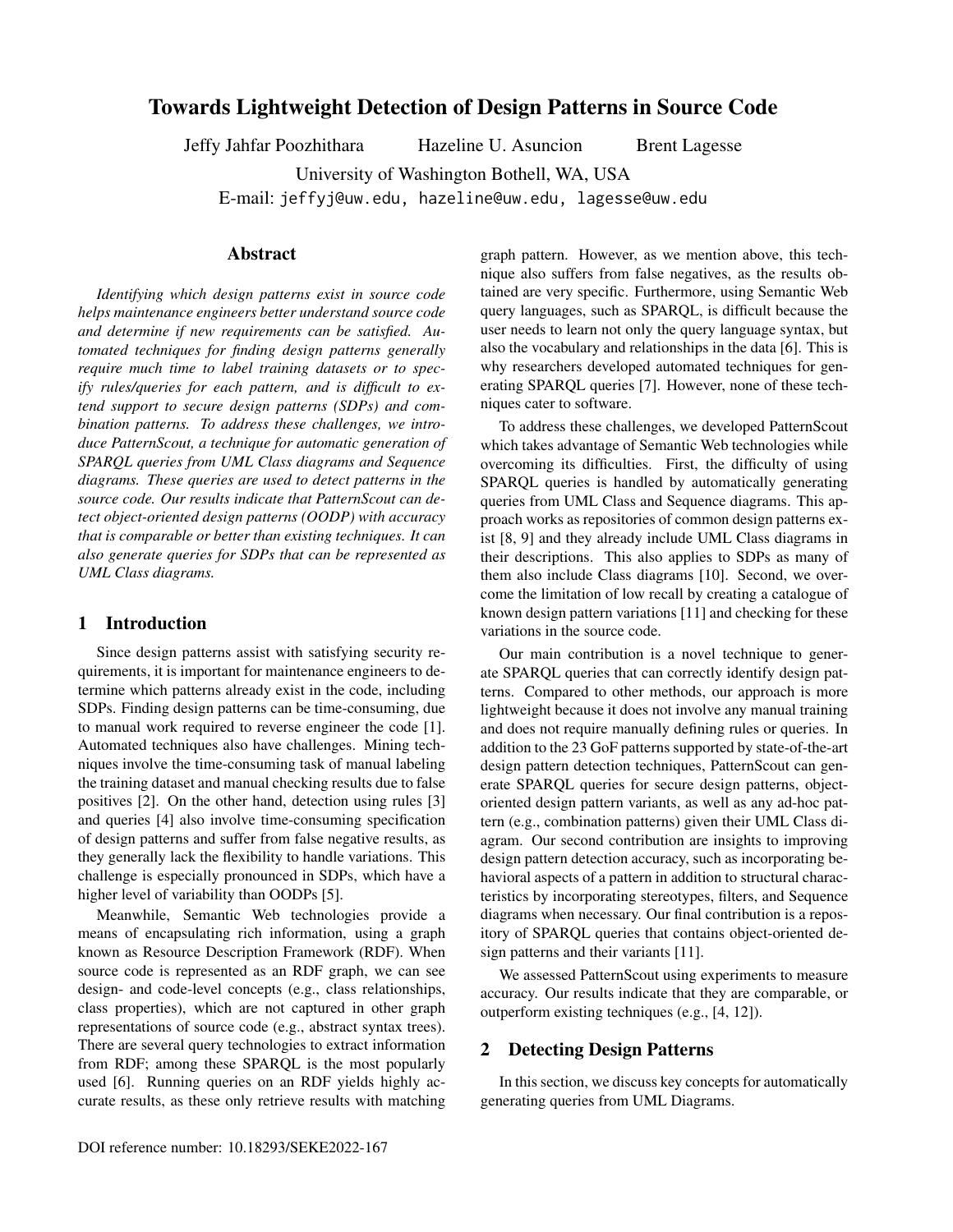

Figure 1: UML Representation of the Visitor Pattern

#### 2.1 Identify Pattern Characteristics

Design pattern characteristics can be extracted from both UML Class and Sequence Diagrams. A Class diagram shows the objects within a design pattern and static relationships between those objects, while Sequence diagrams shows interactions between objects. We discuss how we use these diagrams in detecting patterns.

In a UML Class Diagram, PatternScout extracts relationships between classes, between classes and methods, between classes and attributes, and between methods and parameters, such as Contain Relationships (hasMethod, hasType, hasReturnType, hasModifiers, hasField, hasParameter, hasConstructor) and Class Relationships ( Association, Generalization, Aggregation, Composition, Interface Realization, Dependency). PatternScout also extracts the following: OO Entities (Classes, Methods, Constructors, Fields, Method Parameters, Interfaces), Visibility/Property (Public, Private, Protected, Static, Final, Synchronized, Abstract), Stereotypes(Constructor, Override), and Interactions(Method Invocations).

We generate a SPARQL query by including relevant entities (i.e., "OO Entities") of the design pattern in the SE-LECT clause. We then add characteristics in the WHERE clause. For example, a project that contains a visitor pattern may contain the following RDF triples in its RDF graph:

- PREFIX woc: <http://rdf.webofcode.org/woc/>
- <sup>2</sup> woc:SoldierVisitor woc:implements woc:UnitVisitor .
- woc:SoldierVisitor woc:hasMethod woc:SoldierVisitor-vistSoldier()
- <sup>4</sup> woc:SoldierVisitor-visitComander woc:hasParameter
- <sup>5</sup> woc:visitComander(com.iluwater.visitor.Commander)-parameter-0 .
- <sup>6</sup> woc:SoldierVisitor-visitCommander(com.iluwater.visitor.Commander)
- -parameter-0 woc:hasType woc:Commander

These characteristics are captured in a UML Class diagram of a Visitor pattern as shown in Figure 1. To generate a SPARQL query, we extract all the entities in the Class diagram, such as class names and method names and add them to the SELECT clause, as shown below.

- <sup>1</sup> SELECT ?Visitor27 ?VisitConcreteElementA11 ?VisitConcreteElementB13
- <sup>2</sup> ?VisitConcreteElementA27 ?VisitConcreteElementB29 ?Accept13
- <sup>3</sup> ?Accept16 ?Accept20 ?VisitConcreteElementA24
- <sup>4</sup> ?VisitConcreteElementB26 ?ConcreteVisitor15 ?Element14 <sup>5</sup> ?ConcreteVisitor211 ?ConcreteElementA18 ?ConcreteElementB22

We also add triples defining the type (role) of each entity to the WHERE clause. For example, if a Method is encountered, woc:Method type is added for that component in the WHERE clause:

- 1 SELECT ?ClassA ?OperationA
- <sup>2</sup> WHERE {
- <sup>3</sup> ?ClassA a woc:Class .
- <sup>4</sup> ?OperationA a woc:Method .

Next, we add the structure of the pattern, such as the aforementioned relationships between entities to the WHERE clause. A relationship is represented by an RDF triple in the format *(fromItem, relationshipType, toItem)* representing a relation from *fromItem* to *toItem*. Both *fromItem* and *toItem* are OO Entities. In the following snippet, ClassA is the *fromItem*, OperationA is the *toItem* and woc:hasMethod is the *relationshipType*.

<sup>1</sup> ?ClassA woc:hasMethod ?OperationA .

If characteristics related to visibility, property, data types, and return types are included in a Class diagram, PatternScout also generates the corresponding triples. Each line is a condition. All conditions in a WHERE clause must be satisfied for a design pattern match to occur. The greater the conditions, the more specific and restrictive the queries become. On the other hand, fewer conditions provide more allowance for variation in implementation. A partial list of characteristics for the above Class Diagram that would be included in a WHERE clause is below:

- ?Visitor27 a woc:Interface
- <sup>2</sup> ?ConcreteVisitor211 a woc:Class .
- <sup>3</sup> ?ConcreteVisitor211 woc:implements ?Visitor27 .
- <sup>4</sup> ?ConcreteVisitor211 woc:hasMethod ?VisitConcreteElementA11 .
- <sup>5</sup> ?VisitConcreteElementA11 woc:hasParameter ?cA10 .
- ?cA10 woc:hasType ?ConcreteElementA18

Some design patterns such as the Visitor pattern require behavioral information to accurately identify it. Behavioral specifications related to method invocation can be obtained from Sequence diagrams. Here is an example snippet from [13] that shows an RDF triple with a behavioral characteristic of Visitor design pattern pattern.

- <sup>1</sup> <http://rdf.webofcode.org/woc/com.iluwatar.visitor.Sergeant-
- accept(com.iluwatar.visitor.UnitVisitor)>
- <sup>3</sup> <http://rdf.webofcode.org/woc/references>
- <sup>4</sup> <http://rdf.webofcode.org/woc/com.iluwatar.visitor.UnitVisitorvisitSergeant(com.iluwatar.visitor.Sergeant)>
- 

A SPARQL query based only on the Class diagram of a Visitor pattern will include the following triple representing an association relationship:

<sup>1</sup> ?ConcreteElementA18 woc:references ?Visitor27 .

This structural relationship will result in false positive results as it does not describe the defining characteristics of a Visitor pattern. Moreover, the RDF graph representation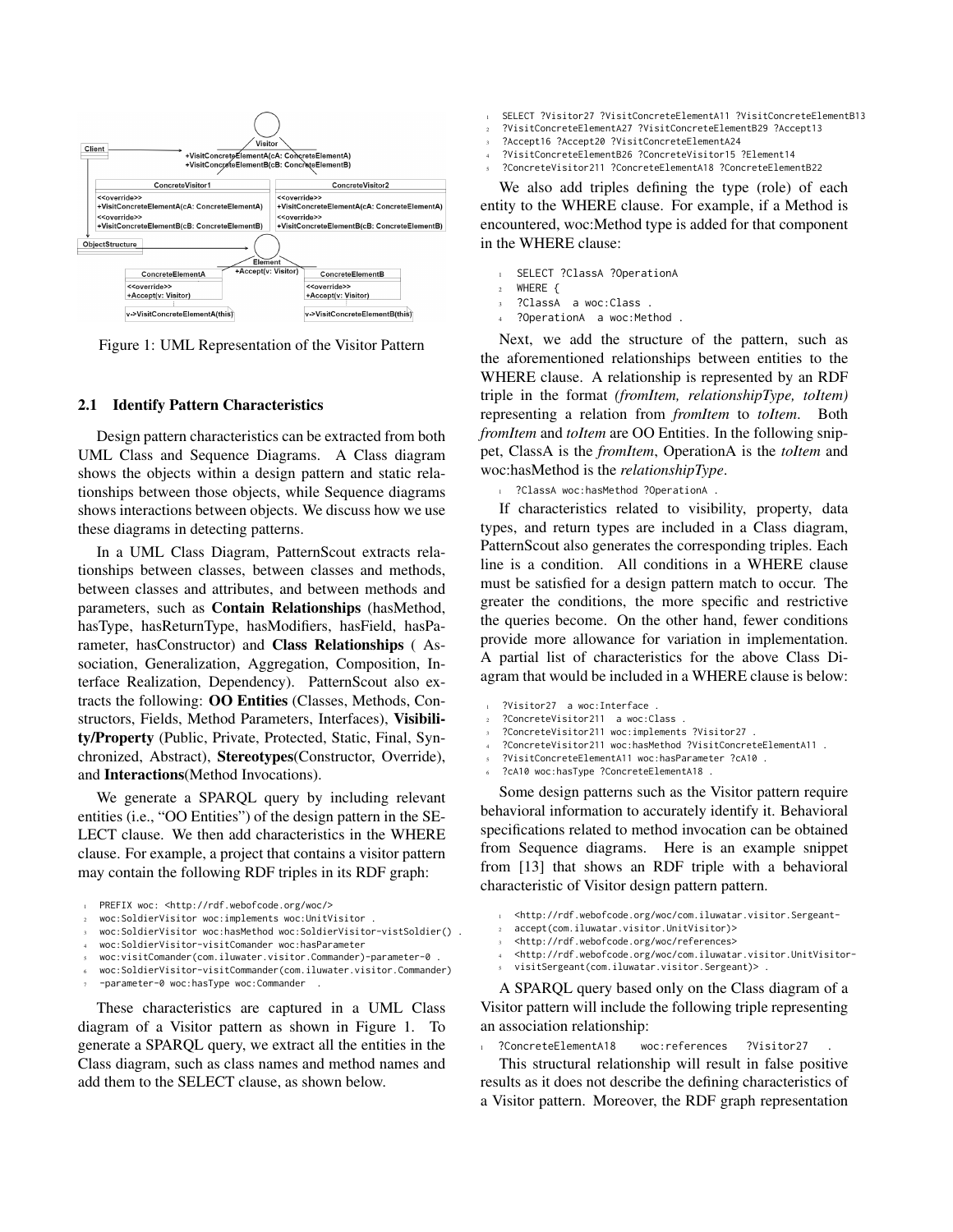

Figure 2: Sequence Diagram for Visitor Design Pattern

of the code might not include the relevant triple with references relationship if the two classes are under the same package, causing false negatives. However, by including information from the Sequence diagram shown in Figure 2, the WHERE statement would include the invocation of VisitConcreteElement method in the Accept method. This not only reduces false positives with a defining characteristic of the pattern, but is also immune to false negatives as the triple will be part of the RDF graph irrespective of the code base structure. The RDF triple is as follows:

<sup>1</sup> ?Accept16 woc:references ?VisitConcreteElementA24 . By including Sequence diagrams and consequently method invocation characteristics, PatternScout can distinguish between otherwise structurally identical design patterns (e.g., State - Strategy, Adapter - Command).

#### 2.2 Use Stereotypes

Another way to improve accuracy of design pattern identification is to use stereotypes. Although not part of the standard UML specification, stereotypes have been used to differentiate or represent features like Constructors, Getters, Setters and Overriding of methods. Using stereotypes, Constructors can be differentiated from other Methods using *woc:Constructor* instead of the *woc:Method* type and *woc:hasConstructor* instead of the *woc:hasMethod* relationship. Similarly, methods of a child class that overrides methods of a parent class are differentiated with *woc:hasAnnotation overrides* relationship. We observed this to significantly reduce false positives, especially in detecting patterns like Proxy, Builder and Singleton.

#### 2.3 Accommodate Variations with Query Map

Design patterns not only have many implementation variations, but some variations are combinations of existing patterns (e.g, Visitor Combinator patterns is a variant of the Visitor pattern where the GoF specification of Visitor is combined with Composite pattern for object oriented tree traversal). PatternScout can handle these variations as long as they can be represented as a Class diagram.

We use a query map to efficiently connect variants with each pattern. Instead of running one SPARQL query at a time (as shown in Figure 3), we run multiple queries at



Figure 3: Approach Overview

once. Each design pattern has its own section. Below each design pattern is a list of variants, with the variant name and filename as shown below:

```
"Visitor": {
    "Visitor GoF": "visitor.rq",
    3 "Visitor Combinators": "visitor_combinators.rq"
4 },
"Singleton" : {
     .<br>"Singleton GoF" : "singleton.rq",
```

```
7 "Eager Instantiation": "singleton_Eager_Instantiation.rq",
```
# 3 Validation

We conducted two analyses to evaluate if the SPARQL queries generated by PatternScout are accurate and sufficient for detecting design patterns. The approach is summarized in Figure 3. The pre-processing required is as follows: generating an RDF graph for each project, creating a Class diagram in an XMI format and generating SPARQL queries from the Class diagram. Creating Class diagrams and generating SPARQL queries is a one time task for each pattern variant and can be reused for any project. The repository of SPARQL queries for known variants of object oriented design patterns are packaged with PatternScout. The only project-specific pre-processing needed is generating an RDF graph, using CodeOntology [14]. The preparation time taken for each project is shown in Table 1.

### 3.1 Detecting Presence/Absence of Patterns

Experiment: We ran an experiment to determine if PatternScout can correctly detect the presence/absence of patterns. Since these pattern instances in the selected projects are widely studied in literature (e.g., [15, 16, 12]), we used their results as our gold standard for this analysis. If a pat-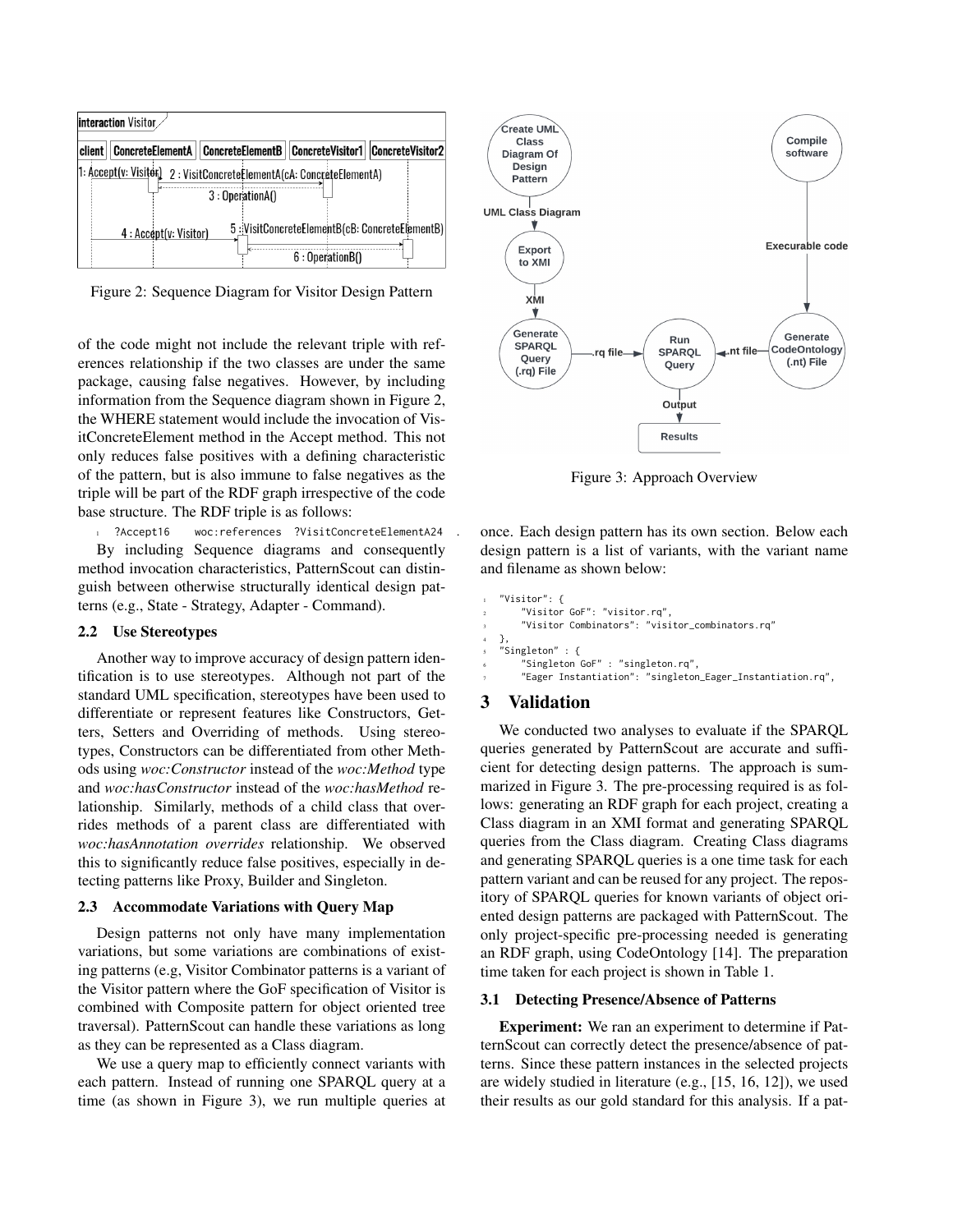| <b>Open Source Project</b> | <b>LOC</b> | Java           | <b>RDF</b> | <b>Preparation</b> |  |
|----------------------------|------------|----------------|------------|--------------------|--|
|                            |            | <b>Classes</b> | triples    | Time (ms)          |  |
| JHotDraw v5.1 (JHD)        | 8907       | 155            | 52824      | 2040               |  |
| JRefactory v2.6.24 (JRF)   | 56187      | 569            | 70178      | 3023               |  |
| JUnit v3.7 (JUN)           | 1347       | 33             | 9497       | 2001               |  |
| QuickUML 2001 (QUM)        | 9250       | 156            | 59480      | 1756               |  |
| MapperXML 1.9.7 (MPX)      | 14928      | 217            | 17147      | 6002               |  |
| Dom4J v1.6.1 (DOM)         | 26350      | 328            | 29874      | 2059               |  |
| Lizzy $v1.1.1$ (LZ)        | 12915      | 197            | 11617      | 1083               |  |

Table 1: Projects used for evaluation

|             | <b>JHD</b> | JRF | OUM | JUN           | DOM      | <b>MPX</b> | LZ                   | D     | R     |
|-------------|------------|-----|-----|---------------|----------|------------|----------------------|-------|-------|
| $FM*$       |            |     |     |               |          | $\times$   |                      | 67.67 | 80    |
| <b>PRTT</b> |            |     |     |               |          |            | ×                    | 100   | 33.33 |
| <b>SGLT</b> |            |     |     | $\times$      |          |            |                      | 100   | 100   |
| <b>TPLT</b> |            |     |     |               |          |            |                      | 100   | 100   |
| <b>STT</b>  |            |     |     |               |          |            |                      | 83.33 | 83.33 |
| <b>CMD</b>  |            |     |     | ×<br>$\times$ | $\times$ |            | $\times$             | 100   | 50    |
| <b>OBSV</b> |            |     |     |               |          |            | $\times$<br>$\times$ | 100   | 66.67 |

Table 2: P&R based on presence( $\checkmark$ ) or absence( $\times$ ) of Patterns. Tuple represent (Actual Label | Predicted Label) \*FM: Factory Method, PRTT: Prototype, SGLT: Singleton, TPLT: Template Method,

STT: State, CMD: Command, OBSV: Observer

tern is reported in a project (regardless of variation, as previous studies did not specify the variant used), we used a check mark (or True) for the actual label. If it is reported as absent, we used an X-mark (or False) (See Table 2).

Result: We summarize the precision and recall in detecting each pattern in the P and R columns of Table 2. Based on these 7 projects, we get an average precision of 92.86% and average recall of 73.33%. During manual inspection, we observed that the low recall was often due to SPARQL not interpreting the transitive nature of the inheritance relationship when parsing triples in the RDF graph.

#### 3.2 Comparing PatternScout with Existing Tools

Experiment: We also ran experiments to compare the accuracy of PatternScout with existing tools (Table 3). In order to calculate precision and recall of each tool, we identified the true instances of each pattern in the projects used for benchmarking. We established the ground truth through manual inspection and validated with other results [15, 17]. We compared unique instances of patterns retrieved by PatternScout with Finder [18] and DPD [12]. While SparT [17] was also evaluated, we excluded it from the analysis as the off-the-shelf implementation did not include specifications for creational and structural patterns. We excluded Tools that are unavailable for download (e.g., [19, 20]) or those for which a core dependency is deprecated (e.g., [21, 15]) from the comparison.

We executed the benchmarked tools, DPD and SparT, on a Windows 10 21H2 Virtual Machine. FINDER was executed on a Rocky Linux 8.5 Virtual Machine. Java arguments and runtime parameters for execution were as recommended by the tools. SparT did not utilize Java, but ran

|             | <b>PatternScout</b> |       |       | <b>DPD</b> |       |       | <b>FINDER</b> |       |       |
|-------------|---------------------|-------|-------|------------|-------|-------|---------------|-------|-------|
|             | P                   | R     | f1    | P          | R     | f1    | P             | R     | f1    |
| FМ          | 68.75               | 100   | 77.27 | 25         | 50    | 66.67 | 20            | 50    | 57.14 |
| <b>PRTT</b> | 100                 | 33.33 | 50    | 100        | 100   | 100   | 100           | 33.33 | 50    |
| <b>CMD</b>  | 88.89               | 57.14 | 69.57 | 100        | 57.14 | 72.73 | 55            | 78.57 | 64.71 |
| <b>STT</b>  | 41.67               | 100   | 58.33 | 14.94      | 79.41 | 23.06 | 25            | 50    | 66.67 |
| <b>SGLT</b> | 100                 | 100   | 100   | 100        | 100   | 100   | 66.67         | 55.56 | 90    |
| <b>TPLT</b> | 88.89               | 87.78 | 87.88 | 83.33      | 74.44 | 78.45 | 72.22         | 80    | 74.81 |

Table 3: Detection accuracy on JHD, MPX and QUM

natively on Windows.

Results: Precision, Recall and F1-score were calculated on JHD, MPX and QUM as these systems were included in the required input formats with the distributions of the selected tools (see Table 3). The average precision, recall and F1-score of SPARQL queries generated with PatternScout(81.37%, 79.71%, 73.84%) are better than DPD(70.55%, 76.83%, 73.49%) and FINDER(56.48%, 57.91%, 67.22%). DPD and FINDER rely exclusively on code structure whereas queries generated by PatternScout are able to detect both code structure and behavior.

### 4 Discussion: Precision & Recall Tradeoff

We now cover threats to validity, the language-agnostic potential of our tool as well its present limitations. The tradeoff in precision and recall depends upon how restrictive the SPARQL query is. For the same design pattern, the SPARQL query can be more restrictive if there are conditions specifying visibility, property, stereotypes, etc, and less restrictive if these constraints are relaxed. While a more restrictive query can reduce false positive results (increase precision), this can fail to retrieve some instances that do not conform strictly to the structure of a pattern. For patterns like Singleton where access modifiers of the constructor and instance are important, a more restrictive query is appropriate. To achieve a balance between precision and recall, we can use a query map to identify variants to detect. The tolerance for false positives and false negatives vary for different usecases (e.g., detecting SDPs to ensure a security concern is addressed needs higher precision over recall).

# 5 Related Work

Earlier approaches for detecting design patterns in source code ranged from sub-graph matching [22, 23] and ontology based techniques [4] to using machine learning (ML) techniques [2, 12]. A detailed meta-analysis of various design pattern mining approaches is discussed in [24]. Summary of comparison is in Table 4.

#### 6 Conclusion

PatternScout is a lightweight tool that automatically generates SPARQL queries from Class and Sequence diagrams to find design patterns in source code. The generated query has the same granularity as input diagrams in terms of entities and relationships between those entities. Thus, it is able to identify more types of patterns than other techniques.